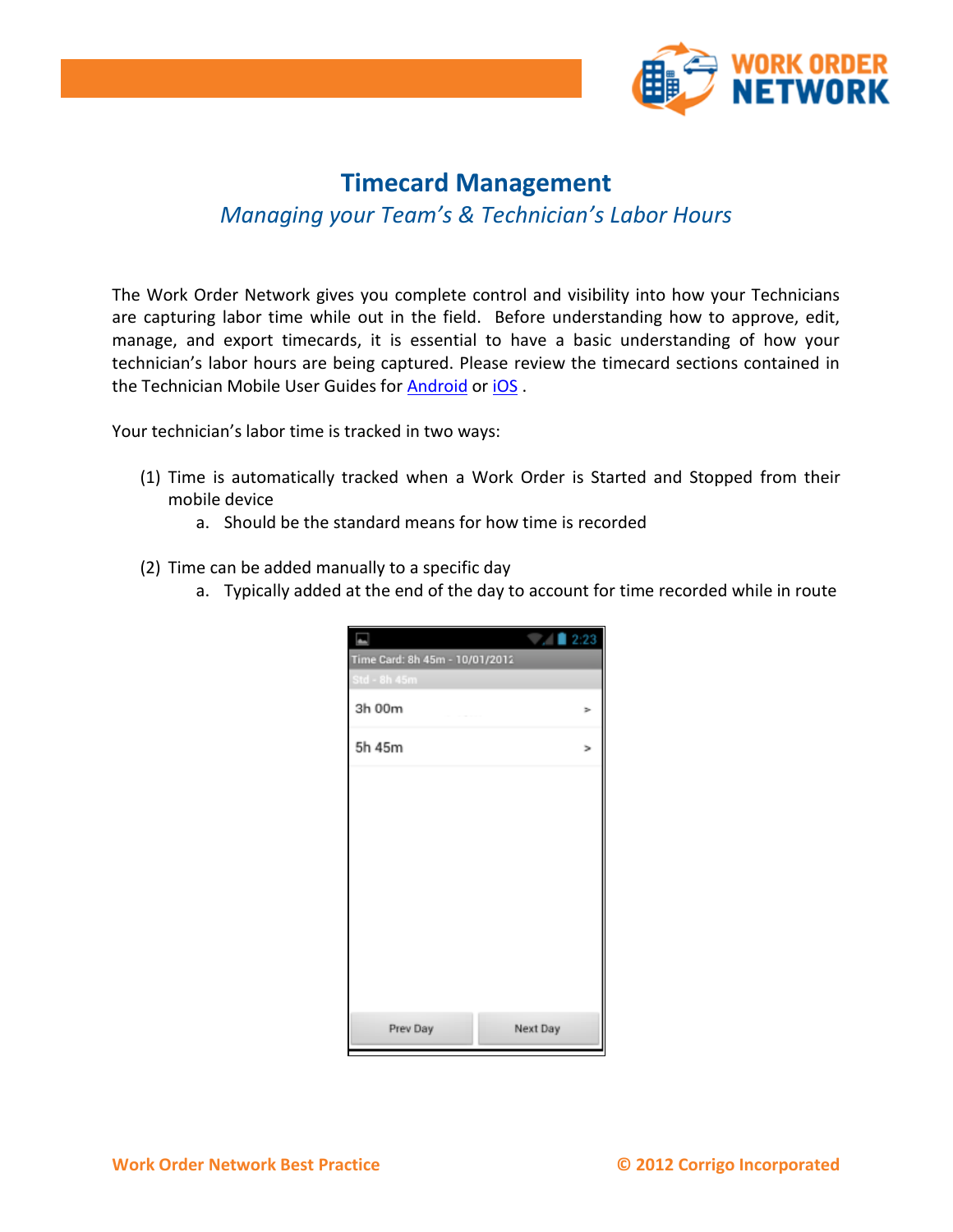## **Viewing and Editing Timecards**

(1) Go to the User Tab -> Timecards ->Team Timecard section

|                         | Healthy<br>Foods          |                        |                           |                                |            |      |        |  |  |  |  |  |
|-------------------------|---------------------------|------------------------|---------------------------|--------------------------------|------------|------|--------|--|--|--|--|--|
| Work Orders<br>Assets   | Store                     | Our Company<br>Reports | <b>Materials</b>          | Financial<br><b>WO Network</b> |            |      |        |  |  |  |  |  |
| <b>Team Time Sheets</b> | <b>Team Summary</b>       |                        | SoCal Team<br><b>Team</b> |                                |            |      |        |  |  |  |  |  |
|                         | On-Call                   |                        |                           |                                |            |      |        |  |  |  |  |  |
| << Previous Week        | Escalation                |                        |                           |                                |            |      | Next \ |  |  |  |  |  |
|                         | TimeCard                  | My TimeCard            |                           |                                |            |      |        |  |  |  |  |  |
| 2013 Time Sheet         | My Password               | Team TimeCard          |                           |                                |            |      |        |  |  |  |  |  |
| <b>Name</b>             | Manage Users              | Settings               | Tue                       | Wed                            | <b>Thu</b> | Fri. | Sat    |  |  |  |  |  |
| Greg Roufa - Admin      | Manage All Users          | Non-Payroll Users      | 08:00                     | 07:00                          |            |      |        |  |  |  |  |  |
|                         |                           |                        | 08:00                     | 07:00                          |            |      |        |  |  |  |  |  |
| Joe Torque              | Logged In Users           |                        |                           |                                |            |      |        |  |  |  |  |  |
| jose, pastor            | Reassign Users            |                        |                           |                                |            |      |        |  |  |  |  |  |
| Mike Manager            | <b>Vacation Schedules</b> |                        |                           |                                |            |      |        |  |  |  |  |  |
| Molloy, Jack            | Manage Teams              |                        |                           |                                |            |      |        |  |  |  |  |  |
| Ryan Floersch           | Role Administration       |                        |                           |                                |            |      |        |  |  |  |  |  |
| Ryan Tech               | Organizations             |                        |                           |                                |            |      |        |  |  |  |  |  |

(2) You will be presented with a list of technicians and employees assigned to the "team" selected at the top right corner of the screen. To adjust an employee's Timecard, Click on the employee's name you wish to edit.

| <b>Team Time Sheets</b>        |              |            |       | <b>Team</b> | SoCal Team |            |     | $\overline{\phantom{a}}$ |   |
|--------------------------------|--------------|------------|-------|-------------|------------|------------|-----|--------------------------|---|
| << Previous Week               |              |            |       |             |            |            |     | Next Week >>             |   |
| 2013 Time Sheet for 2/3 to 2/9 |              |            |       |             |            |            |     |                          |   |
| <b>Name</b>                    | Code         | <b>Sun</b> | Mon   | <b>Tue</b>  | Wed        | <b>Thu</b> | Fri | Sat                      |   |
|                                | REG          |            |       | 08:00       | 07:00      |            |     |                          | 三 |
| Greg Roufa - Admin             | <b>Total</b> |            |       | 08:00       | 07:00      |            |     |                          |   |
|                                | OT           |            |       |             |            | 01:00      |     |                          |   |
| Joe Torque                     | <b>REG</b>   |            | 03:00 |             |            | 08:00      |     |                          |   |
|                                | <b>Total</b> |            | 03:00 |             |            | 09:00      |     |                          |   |
| jose, pastor                   | <b>Total</b> |            |       |             |            |            |     |                          |   |
| Mike Manager                   | <b>Total</b> |            |       |             |            |            |     |                          |   |
| Molloy, Jack                   | <b>Total</b> |            |       |             |            |            |     |                          |   |

(3) You will be taken into the details screen of the employee's timecard. If you wish to edit time recorded from a previous day, click on the specific day at the top of the column.

| Work Orders                                                          | Assets | <b>User</b> | Store        | Our Company | Reports        | Materials  | Financial        | <b>WO Network</b> |            |     |              |
|----------------------------------------------------------------------|--------|-------------|--------------|-------------|----------------|------------|------------------|-------------------|------------|-----|--------------|
| <b>Time Card for Joe Torque</b>                                      |        |             |              |             |                |            |                  |                   |            |     |              |
| Click on the name of a day to add, edit or remove time for that day. |        |             |              |             |                |            |                  |                   |            |     |              |
|                                                                      |        |             |              |             |                |            |                  |                   |            |     |              |
|                                                                      |        |             |              |             | <b>Approve</b> |            | <b>UnApprove</b> |                   |            |     |              |
| << Previous Week                                                     |        |             |              |             |                |            |                  |                   |            |     | Next Week >> |
| 2013 Time Sheet for 2/3 to 2/9                                       |        |             |              |             |                |            |                  |                   |            |     |              |
|                                                                      |        |             |              |             |                |            |                  |                   |            |     |              |
| Code                                                                 |        |             | <b>Total</b> | <b>Sun</b>  | Mon            | <b>Tue</b> |                  | Wed<br><b>Thu</b> | <b>Fri</b> | Sat |              |
| OT                                                                   |        |             | 01:00        |             |                |            |                  | 01:00             |            |     | A.           |
| <b>REG</b>                                                           |        |             | 11:00        |             | 03:00          |            |                  | 08:00             |            |     |              |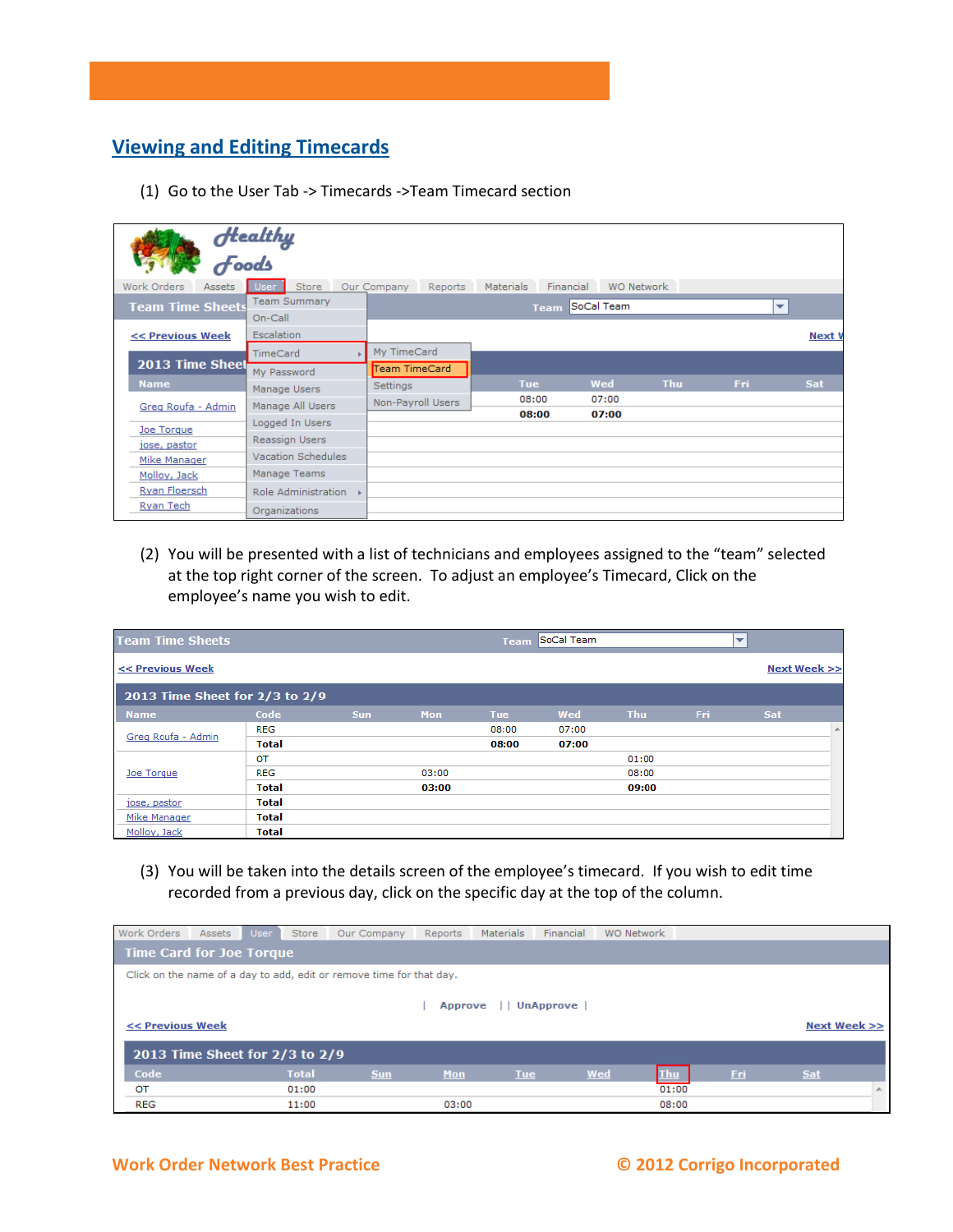(4) You will be taken into the time records for the day you selected. To adjust a time, click on the line item you wish to adjust.

|                | <b>Edit Time Card Joe Torque</b>        |                 |                         | Back                                |
|----------------|-----------------------------------------|-----------------|-------------------------|-------------------------------------|
|                |                                         |                 | <b>Approve</b>          |                                     |
|                | Double-click a row to edit Time Record. |                 |                         |                                     |
| Thu 02/07/2013 |                                         |                 |                         | Add WO Time   Add Time              |
| Code           | WO#                                     | <b>Location</b> | <b>Work Description</b> | <b>Duration</b>                     |
| OT             |                                         |                 |                         | 01:00<br>$\blacktriangle$           |
| <b>REG</b>     |                                         |                 |                         | (08:00)<br>$\overline{\phantom{a}}$ |
| Delete         | Edit                                    |                 |                         |                                     |

(5) A pop-up window will appear where you can make the adjustments to the timecard.

#### **Adding Time to Employee Timecards**

(1) Go to the User Tab -> Timecards ->Team Timecard section

|                         | Healthy<br>Foods          |                        |                               |                   |     |      |               |
|-------------------------|---------------------------|------------------------|-------------------------------|-------------------|-----|------|---------------|
| Work Orders<br>Assets   | <b>Store</b>              | Our Company<br>Reports | Financial<br><b>Materials</b> | <b>WO Network</b> |     |      |               |
| <b>Team Time Sheets</b> | <b>Team Summary</b>       |                        | <b>Team</b>                   | SoCal Team        |     |      | ÷             |
|                         | On-Call                   |                        |                               |                   |     |      |               |
| << Previous Week        | <b>Escalation</b>         |                        |                               |                   |     |      | <b>Next V</b> |
|                         | <b>TimeCard</b>           | My TimeCard            |                               |                   |     |      |               |
| 2013 Time Sheet         | Mv Password               | Team TimeCard          |                               |                   |     |      |               |
| <b>Name</b>             | Manage Users              | Settings               | <b>Tue</b>                    | Wed               | Thu | Fri. | Sat           |
| Greg Roufa - Admin      | Manage All Users          | Non-Payroll Users      | 08:00                         | 07:00             |     |      |               |
|                         | Logged In Users           |                        | 08:00                         | 07:00             |     |      |               |
| Joe Torque              |                           |                        |                               |                   |     |      |               |
| jose, pastor            | Reassign Users            |                        |                               |                   |     |      |               |
| Mike Manager            | <b>Vacation Schedules</b> |                        |                               |                   |     |      |               |
| Molloy, Jack            | Manage Teams              |                        |                               |                   |     |      |               |
| Ryan Floersch           | Role Administration       |                        |                               |                   |     |      |               |
| Ryan Tech               | Organizations             |                        |                               |                   |     |      |               |

(2) You will be presented with a list of technicians and employees assigned to the "team" selected at the top right corner of the screen. To add time to an employee's Timecard, Click on the employee's name.

| <b>Team Time Sheets</b>        |              |            |       | <b>Team</b> | SoCal Team |            |            | $\overline{\phantom{a}}$ |              |
|--------------------------------|--------------|------------|-------|-------------|------------|------------|------------|--------------------------|--------------|
| << Previous Week               |              |            |       |             |            |            |            | Next Week >>             |              |
| 2013 Time Sheet for 2/3 to 2/9 |              |            |       |             |            |            |            |                          |              |
| <b>Name</b>                    | Code         | <b>Sun</b> | Mon   | <b>Tue</b>  | Wed        | <b>Thu</b> | <b>Fri</b> | <b>Sat</b>               |              |
|                                | <b>REG</b>   |            |       | 08:00       | 07:00      |            |            |                          | $\mathbb{A}$ |
| Greg Roufa - Admin             | <b>Total</b> |            |       | 08:00       | 07:00      |            |            |                          |              |
|                                | OT           |            |       |             |            | 01:00      |            |                          |              |
| Joe Torque                     | <b>REG</b>   |            | 03:00 |             |            | 08:00      |            |                          |              |
|                                | <b>Total</b> |            | 03:00 |             |            | 09:00      |            |                          |              |
| jose, pastor                   | <b>Total</b> |            |       |             |            |            |            |                          |              |
| Mike Manager                   | <b>Total</b> |            |       |             |            |            |            |                          |              |
| Molloy, Jack                   | <b>Total</b> |            |       |             |            |            |            |                          |              |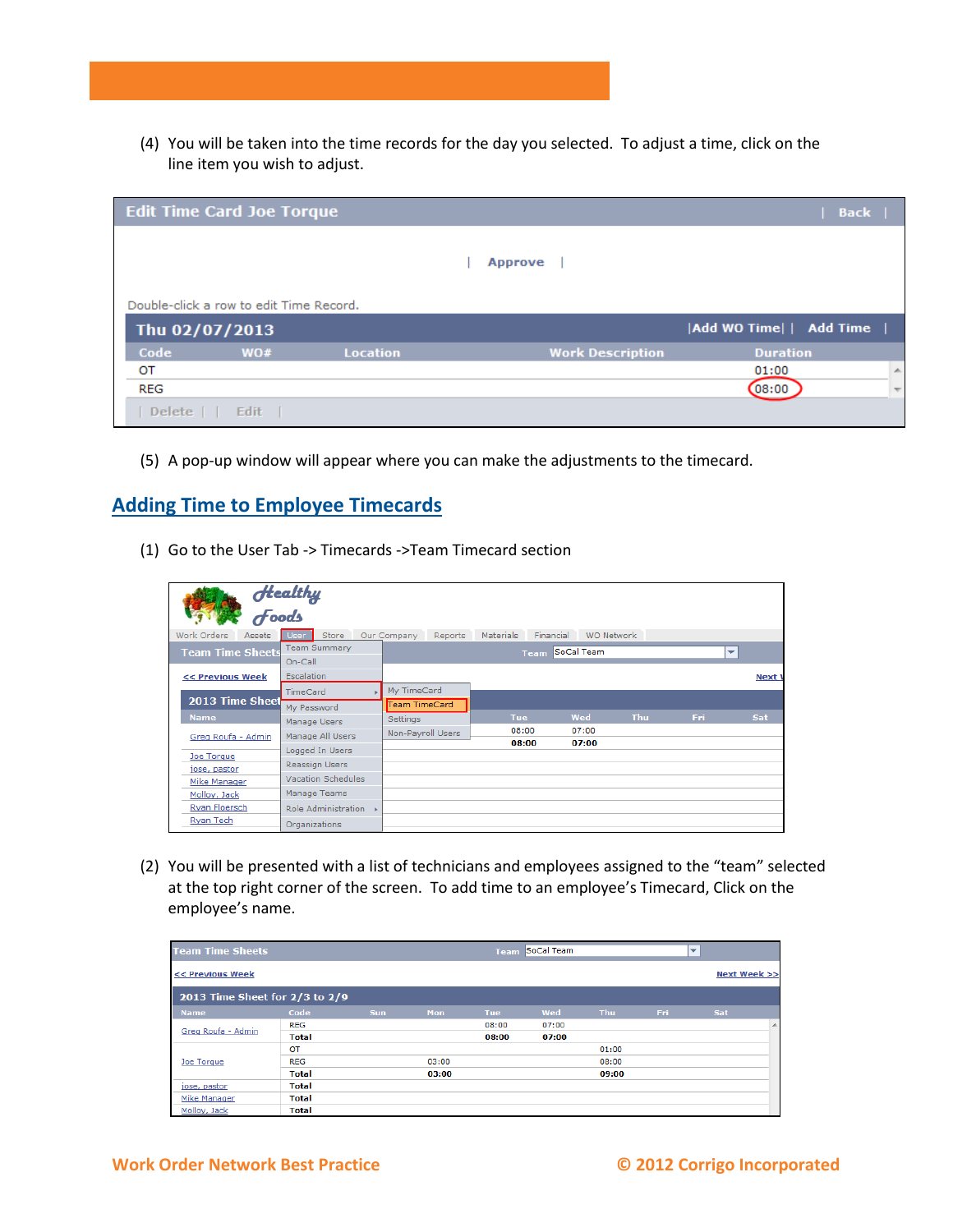(3) You will be taken into the details screen of the employee's timecard. Click on the day you wish to add time.



(4) You can add new time to an employee's timecard in two ways. By Selecting "Add WO Time" you can associate the added time with a particular work order. By selecting "Add Time" you can labor hours without associating the time to any specific Work Order.

| Work Orders                             | <b>Assets</b> | <b>User</b> | Store           | Our Company | Reports        | <b>Materials</b>        | Financial | <b>WO Network</b> |                 |   |
|-----------------------------------------|---------------|-------------|-----------------|-------------|----------------|-------------------------|-----------|-------------------|-----------------|---|
| <b>Edit Time Card Joe Torque</b>        |               |             |                 |             |                |                         |           |                   | Back            |   |
|                                         |               |             |                 |             |                |                         |           |                   |                 |   |
|                                         |               |             |                 |             | <b>Approve</b> |                         |           |                   |                 |   |
|                                         |               |             |                 |             |                |                         |           |                   |                 |   |
| Double-click a row to edit Time Record. |               |             |                 |             |                |                         |           |                   |                 |   |
| Wed 02/06/2013                          |               |             |                 |             |                |                         |           | Add WO Time       | <b>Add Time</b> |   |
| Code                                    | WO#           |             | <b>Location</b> |             |                | <b>Work Description</b> |           | <b>Duration</b>   |                 |   |
| No entries of this type                 |               |             |                 |             |                |                         |           |                   |                 | ∸ |
| Delete     Edit                         |               |             |                 |             |                |                         |           |                   |                 |   |

### **Approving Timecards**

(1) Go to the User Tab -> Timecards ->Team Timecard section

|                         | Healthy<br>Foods          |                               |                  |            |                   |      |                          |
|-------------------------|---------------------------|-------------------------------|------------------|------------|-------------------|------|--------------------------|
| Work Orders<br>Assets   | Store<br>Jsei             | Our Company<br><b>Reports</b> | <b>Materials</b> | Financial  | <b>WO Network</b> |      |                          |
| <b>Team Time Sheets</b> | <b>Team Summary</b>       |                               | <b>Team</b>      | SoCal Team |                   |      | $\overline{\phantom{a}}$ |
|                         | On-Call                   |                               |                  |            |                   |      |                          |
| << Previous Week        | Escalation                |                               |                  |            |                   |      | Next V                   |
|                         | <b>TimeCard</b>           | My TimeCard                   |                  |            |                   |      |                          |
| 2013 Time Sheet         | My Password               | Team TimeCard                 |                  |            |                   |      |                          |
| <b>Name</b>             | Manage Users              | <b>Settings</b>               | <b>Tue</b>       | Wed        | <b>Thu</b>        | Fri. | Sat                      |
| Greg Roufa - Admin      | Manage All Users          | Non-Payroll Users             | 08:00            | 07:00      |                   |      |                          |
| Joe Torque              | Logged In Users           |                               | 08:00            | 07:00      |                   |      |                          |
| jose, pastor            | Reassign Users            |                               |                  |            |                   |      |                          |
| Mike Manager            | <b>Vacation Schedules</b> |                               |                  |            |                   |      |                          |
| Molloy, Jack            | Manage Teams              |                               |                  |            |                   |      |                          |
| Ryan Floersch           | Role Administration >     |                               |                  |            |                   |      |                          |
| Ryan Tech               | Organizations             |                               |                  |            |                   |      |                          |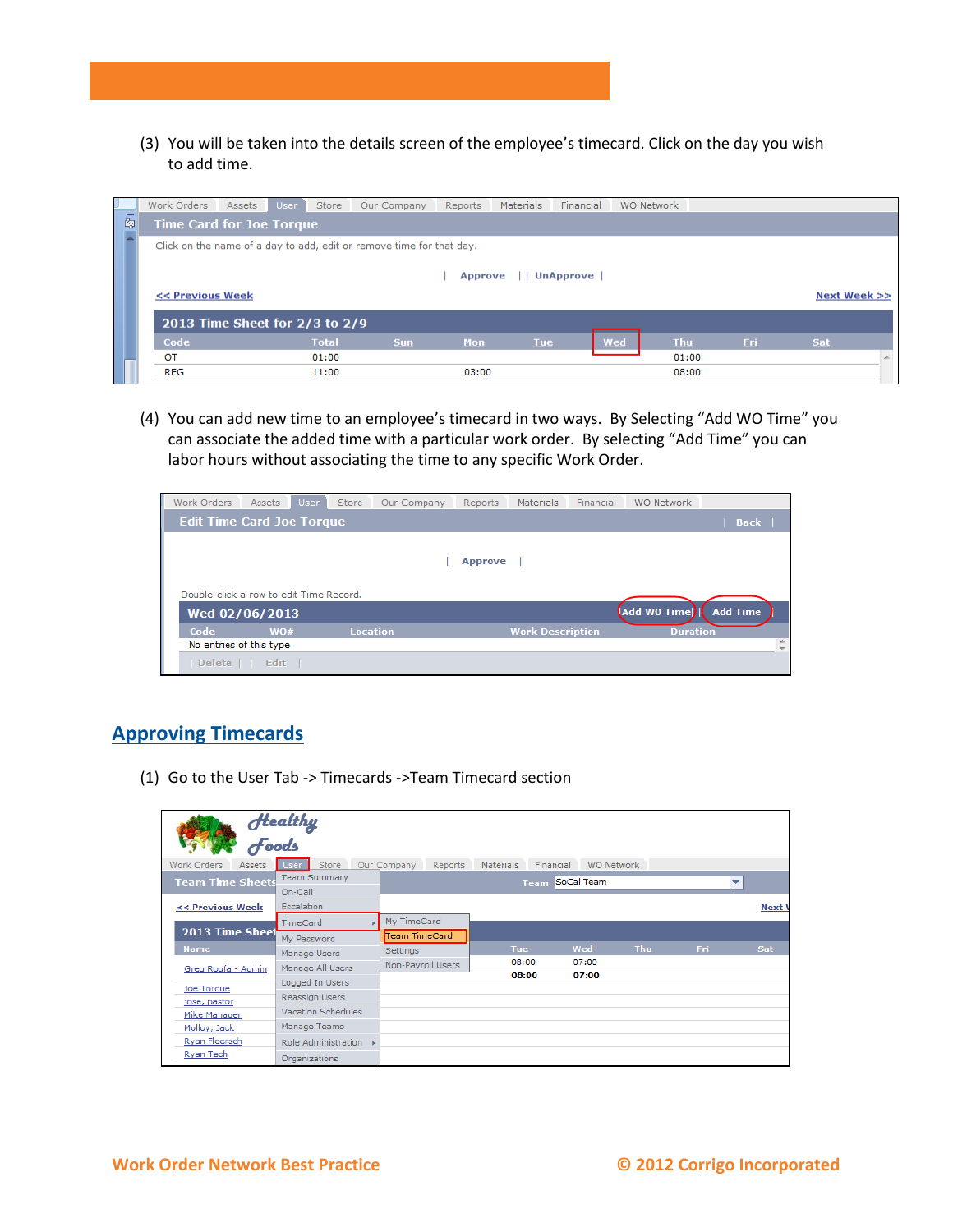(2) You will be presented with a list of technicians and employees assigned to the "team" selected at the top right corner of the screen. To approve an employee's Timecard, Click on the employee's name.

| <b>Team Time Sheets</b>        |              |            |       | <b>Team</b> | <b>SoCal Team</b> |            |      | $\overline{\phantom{a}}$ |              |
|--------------------------------|--------------|------------|-------|-------------|-------------------|------------|------|--------------------------|--------------|
| << Previous Week               |              |            |       |             |                   |            |      |                          | Next Week >> |
| 2013 Time Sheet for 2/3 to 2/9 |              |            |       |             |                   |            |      |                          |              |
| <b>Name</b>                    | Code         | <b>Sun</b> | Mon   | <b>Tue</b>  | Wed               | <b>Thu</b> | Fri. | Sat                      |              |
|                                | <b>REG</b>   |            |       | 08:00       | 07:00             |            |      |                          | A            |
| Greg Roufa - Admin             | <b>Total</b> |            |       | 08:00       | 07:00             |            |      |                          |              |
|                                | <b>OT</b>    |            |       |             |                   | 01:00      |      |                          |              |
| Joe Torque                     | <b>REG</b>   |            | 03:00 |             |                   | 08:00      |      |                          |              |
|                                | <b>Total</b> |            | 03:00 |             |                   | 09:00      |      |                          |              |
| jose, pastor                   | <b>Total</b> |            |       |             |                   |            |      |                          |              |
| Mike Manager                   | <b>Total</b> |            |       |             |                   |            |      |                          |              |
| Molloy, Jack                   | <b>Total</b> |            |       |             |                   |            |      |                          |              |

(3) You will be taken into the details screen of the employee's timecard. To approve their Timecard, press the "Approve" button at the top of the screen. This will lock the employee's timecard from any additional edits.

| Work Orders                     | Assets | User | Store        | Our Company                                                          | Reports        | <b>Materials</b> | Financial        | <b>WO Network</b> |       |       |              |              |
|---------------------------------|--------|------|--------------|----------------------------------------------------------------------|----------------|------------------|------------------|-------------------|-------|-------|--------------|--------------|
| <b>Time Card for Joe Torque</b> |        |      |              |                                                                      |                |                  |                  |                   |       |       |              |              |
|                                 |        |      |              | Click on the name of a day to add, edit or remove time for that day. |                |                  |                  |                   |       |       |              |              |
|                                 |        |      |              |                                                                      | <b>Approve</b> |                  | <b>UnApprove</b> |                   |       |       |              |              |
|                                 |        |      |              |                                                                      |                |                  |                  |                   |       |       |              |              |
|                                 |        |      |              |                                                                      |                |                  |                  |                   |       |       |              |              |
| << Previous Week                |        |      |              |                                                                      |                |                  |                  |                   |       |       |              | Next Week >> |
| 2013 Time Sheet for 2/3 to 2/9  |        |      |              |                                                                      |                |                  |                  |                   |       |       |              |              |
| Code                            |        |      | <b>Total</b> | sum 8                                                                | Mon $\theta$   | Tue $\theta$     |                  | Wed $\theta$      | Thu 8 | Fri & | Sat $\theta$ |              |
| OT                              |        |      | 01:00        |                                                                      |                |                  |                  |                   | 01:00 |       |              | A.           |

## **Exporting Timecard Data into Excel**

(1) Go to the "Our Company" Tab and select "Imports/Exports"

| Healthy<br>Foods                                     |                  |         |           |           |                   |                  |
|------------------------------------------------------|------------------|---------|-----------|-----------|-------------------|------------------|
| Work Orders<br>Store<br><b>Assets</b><br><b>User</b> | Our Company      | Reports | Materials | Financial | <b>WO Network</b> |                  |
| <b>Import/Export Spreadsheets</b>                    | Settings         |         |           |           |                   |                  |
|                                                      | Knowledge Base > |         |           |           |                   |                  |
| <b>Users</b>                                         | Custom Fields    |         |           |           |                   |                  |
| <b>Users</b>                                         | Doc Admin        |         |           |           | Import            | Export           |
| Teams                                                |                  |         |           |           | Import            | Export           |
| Roles<br>Roles - Charges Statuses                    | Mobile Clients   |         |           |           | Import<br>Import  | Export           |
| Roles - AP Status Financial                          | Import/Export    |         |           |           | Import            | Export<br>Export |
| Organizations                                        |                  |         |           |           | Import            | Export           |
| Vacations                                            |                  |         |           |           | Import            | Export           |
| <b>Warranty Templates</b>                            |                  |         |           |           | Import            | Export           |
| Time Cards 2009                                      |                  |         |           |           | Import            | Export           |

(2) In the top section labeled "Users" click on the export button for the line labeled "Time Cards 2009"